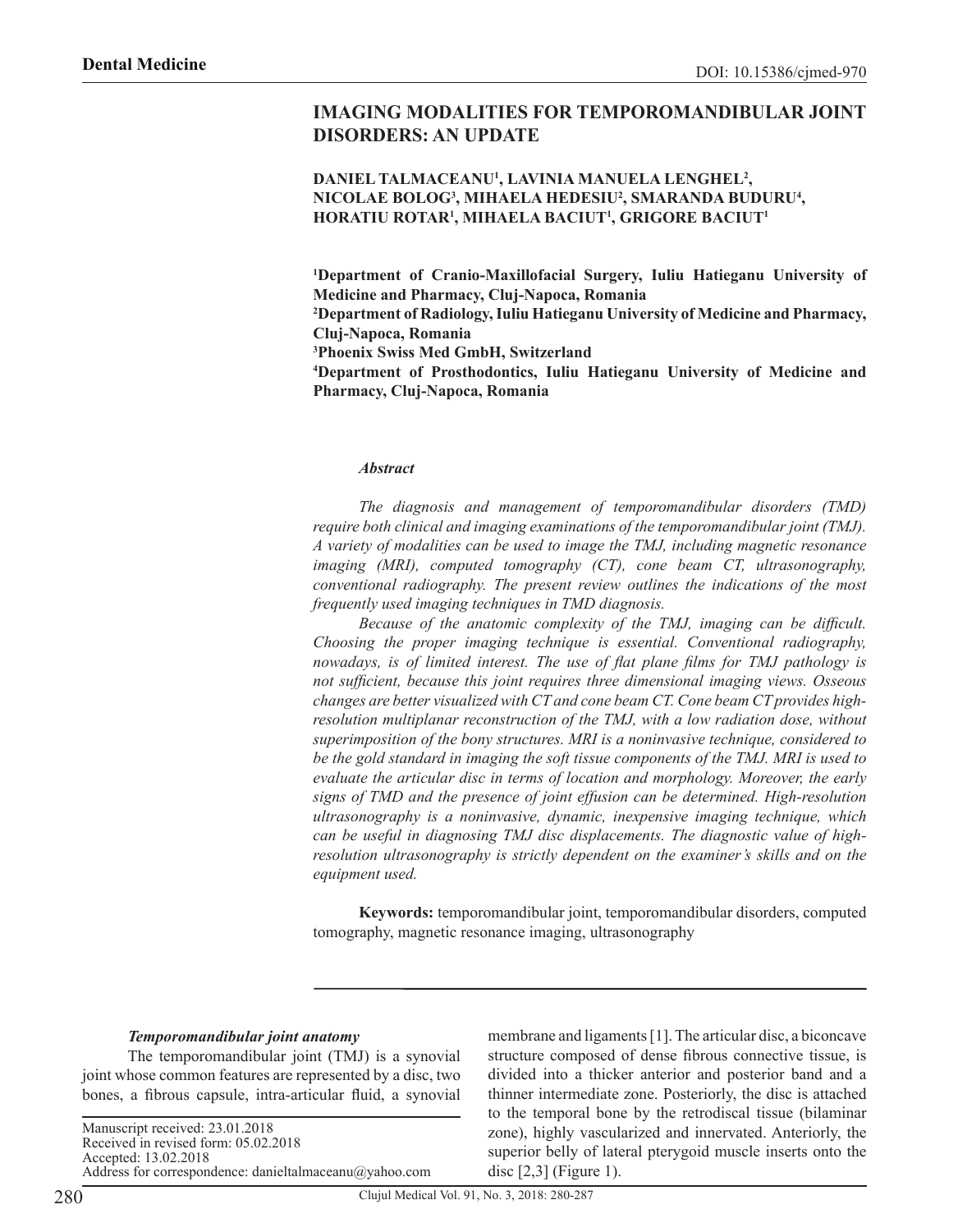

**Figure 1.** Temporomandibular joint anatomy: GF - glenoid fossa; C - mandibular condyle; D - articular disc; RT - retrodiscal tissue; LPM - lateral pterygoid muscle.

The TMJ is a ginglymoarthrodial joint, allowing a hinge-like movement, combined with an arthroidial, gliding motion. The hinge-like movement represents the first half of the mouth opening, whereas the sliding movement represents the second half, as well as the protrusion and lateral movements [4].

### *Temporomandibular joint pathology*

TMJ pathology is complex and includes temporomandibular disorders (TMD), infections, tumors, traumatic lesions and growth development anomalies.

TMD is defined by the American Academy of Orofacial Pain (AAOP) as a complex term covering a number of clinical problems involving the masticatory muscles, the joint and the associated structures. The AAOP classifies the TMD in two groups: muscular and articular. The most common clinical signs of TMD are represented by pain, limited mouth opening and joint sounds (clicking, crepitation) [5]. In 2014, Research Diagnostic Criteria for Temporomandibular Disorders (RDC/TMD), clearly defined the different internal derangement conditions. According to RDC/TMD, two different degrees of displacement of the disc relative to the condyle exist: disc displacement with reduction and disc displacement without reduction [6].

The Piper disc classification [7] is also useful when dealing with internal derangements:1) Normal; 2) Ligaments or cartilage damage; 3a) Partial disc subluxation, with reduction; 3b) Partial disc subluxation, non-reducing; 4a) Complete disc dislocation, with reduction; 4b) Complete disc dislocation, non-reducing; 5a) No disc, bone to boneadapting; 5b) No disc, bone to bone- adapted.

## *Temporomandibular joint imaging*

Although the clinical examination is the most important step in the diagnosis of TMJ pathology, special imaging techniques are needed due to the complex anatomy and pathology. It is very common to take an image of the joint when there is locking, pain and articular sounds. The clinician should properly decide which patients would need special imaging techniques depending on the clinical examination and individual selection criteria. One important thing to consider when imaging the TMJ is the interpretation of the joint function, which can be accomplished by comparing the condyle in the closed and opened mouth position. Several imaging techniques are available for TMJ visualization, as follows.

## **Panoramic radiography**

It shows the jaws and the associated structures, being a helpful tool for the clinician in identifying any periodontal or odontogenic causes for orofacial pain. Panoramic radiography does not appear in the list of imaging techniques provided by RDC/TMD. Only the lateral part of the condyle can be assessed with this technique, being limited due to the superimposition of the zygomatic arch and the base of the skull [8]. Panoramic radiography can help evaluate the following:

• degenerative bone changes (only in late stages; it is inadequate for the early detection of osseous modifications);

- asymmetries of the condyles (Figure 2);
- hyperplasia, hypoplasia;
- trauma;
- tumors.

The panoramic radiography does not reveal the functional status of the joint and has a relatively low specificity and sensitivity when compared with CT [8,9]. Epstein et al [10] consider the clinical findings of greater relevance than panoramic images for patients with TMD. Nevertheless, some authors have suggested panoramic radiography as a good imaging modality for TMJ visualization [11]. Although morphological abnormalities of the condyle can be assessed with panoramic radiography, they do not necessarily represent a sign of TMD [12]. Variations of condylar shape are present among individuals. Moreover, changes in head position could affect the image of TMJ, simulating different bone abnormalities (flattening, osteophytes, asymmetries) [13]. Dahlstrom et al. [14] concluded that panoramic radiography is useful in detecting bony changes of the condyle, but when these changes are suspected, and the radiography is normal, CT should be performed.



**Figure 2.** Panoramic radiography: important asymmetry between right and left mandibular condyle.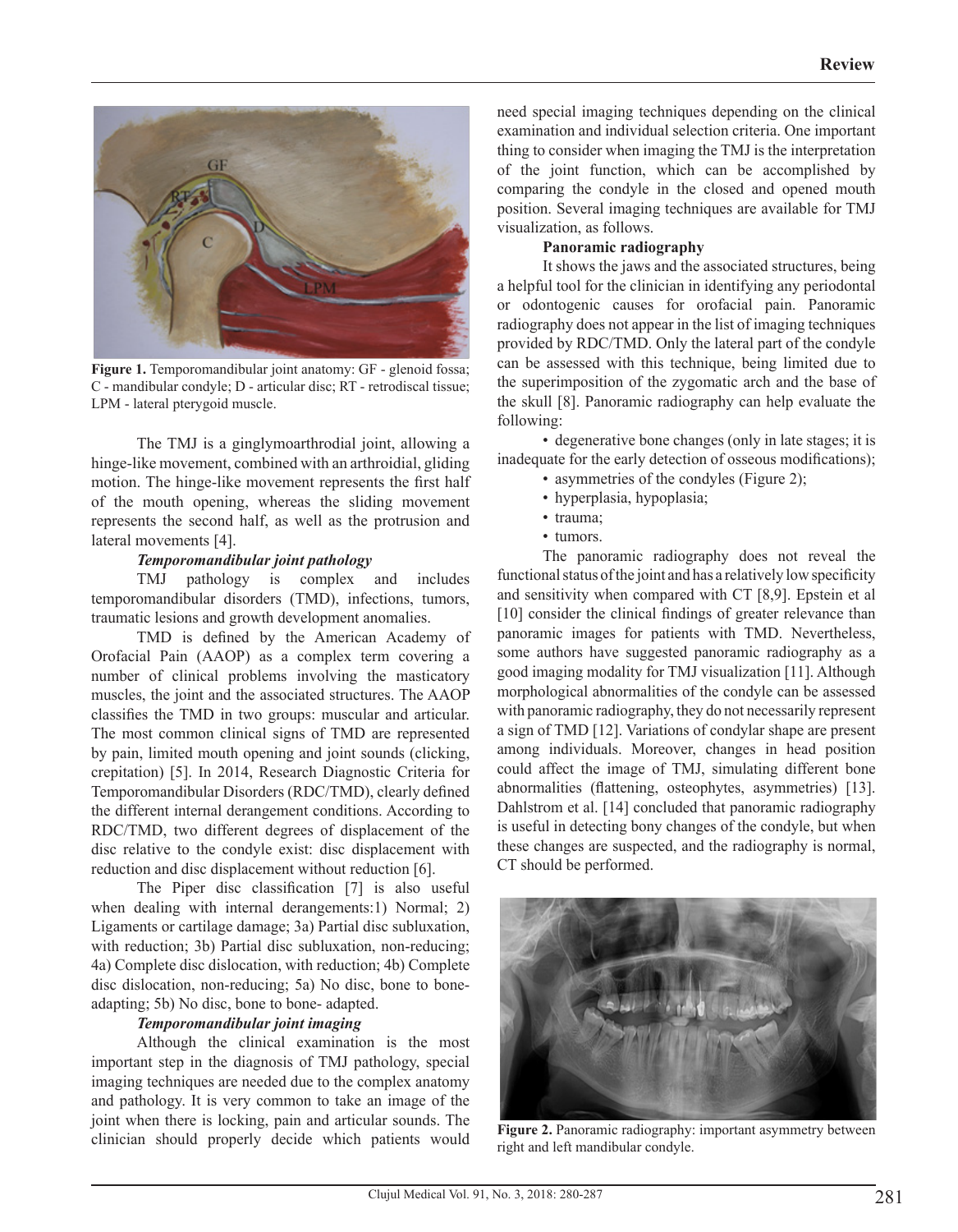### **Plain radiography**

Consists of transcranial projection of TMJs. Different angulations are used to avoid the superposition of the temporal bone and the opposite TMJ: lateral oblique transcranial projections, anterior-posterior projections, submental-vertex projection, transpharyngeal view (Figure 3) [15]. Contact technique introduced by Parma is not recommended due to high radiation dose and superposition of bony structures (Figure 4). Plain radiography is useful in depicting degenerative joint disease in advanced stages [15]. The condyle position could also be assessed, but large variations of condyle position in the glenoid fossa were found, even in asymptomatic population [16,17]. Some studies have shown that the position of the condyle in the fossa is of little clinical significance [18]. Other studies suggest that the posterior position of the mandibular condyle in regard to the fossa, could represent an indirect sign of an anterior disc displacement [19-22]. The position of the head during the examination could influence the joint space, which could influence the interpretation of the radiography [23]. The use of flat plane films for TMJ pathology is not sufficient, because this joint requires three dimensional imaging views.

CT has been reported to be more suitable in identifying TMJ changes than conventional radiography [15].

### **Computed tomography (CT)**

First used for TMJ evaluation in 1980 [24], CT is considered to be the best method for assessing osseous pathologic conditions of TMJ. It allows a multi planar reconstruction (sagittal, axial, coronal) of TMJ structures, obtaining 3D images in closed and opened-mouth positions. Signs of degenerative changes in the joint, like surface erosions, osteophytes, remodeling, subcortical sclerosis, articular surface flattening can be evaluated using CT [15]. Some studies have reported that radiographic changes in the joint are not always related to pain [15,25,26]. Therefore, some patients with osseous abnormalities may experience pain, others may be pain free. Changes in the shape and location of the loading zone can also be seen on CT. CT is the main radiological investigation for tumors, growth development anomalies and fractures (Figure 5). Basically, any CT examination of the TMJ should focus on the following: intactness of the cortex, normal size and shape of the condyles and their centered position in the fossa, the adequate joint spaces, centric relation loading zone.



**Figure 3.** Comparative TMJ views obtained with a panoramic equipment: mouth-closed (a), (d) and mouth-opened (b), (c).



**Figure 4.** Contact technique (Parma incidence) of imaging the TMJ: mouth-closed (a), mouth-opened (b).



**Figure 5.** CT scan of an intracapsular fracture of the right TMJ. Sagittal plane (a), coronal plane (b).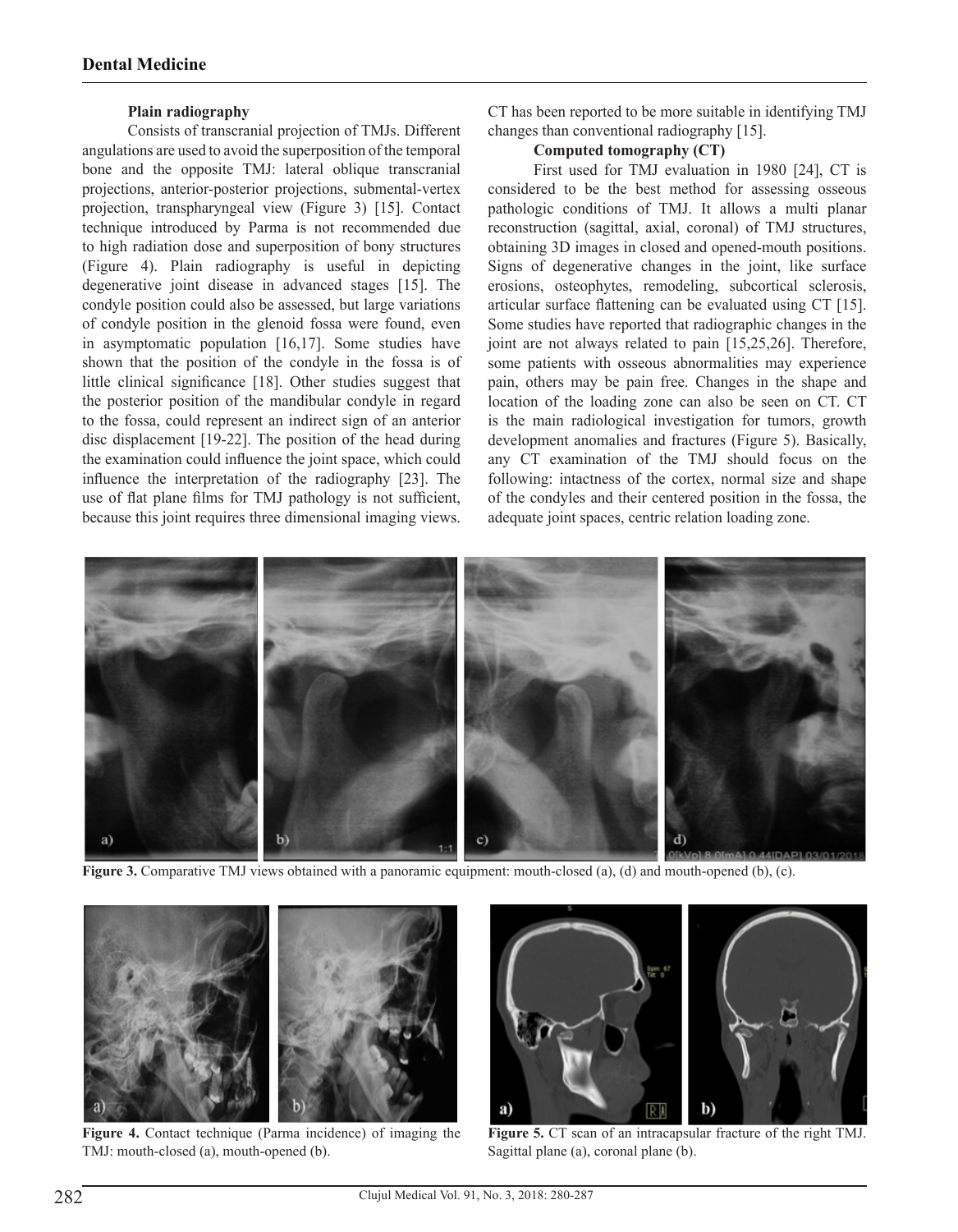Autopsy studies performed for the assessment of condylar abnormalities showed better results for CT than MRI [27]. Wesetesson et al. [28] found a sensitivity of 75 % and a specificity of 100% for the diagnosis of condylar bony changes. Regarding the visualization of the soft tissues of TMJ (disc, synovial membrane, ligaments, lateral pterygoid muscle), CT is not used as a primary diagnostic method. The disc could be visualized on CT scans only with injection of contrast media in the joint (arthrography). Arthrography is a dynamic investigation, but was never widely used, due to its invasiveness, pain and allergic reactions [29]. TMJ disc pathology and lateral pterygoid muscle pathology is better assessed with MRI. On CT scans, the position and the shape of the mandibular condyle in the glenoid fossa is well seen, though some authors suggest that this reference is not a precise sign of disc pathology [16-18,30].

The main disadvantage of CT, compared to other radiological methods, is the high cost and the radiation exposure. Being introduced in TMJ evaluation in 1990s, cone beam CT (Figures 6 and 7) is widely available now and provides high-resolution multiplanar reconstruction of the TMJ [31,32]. The main advantage of cone beam CT, compared to CT, is the lower radiation dose to the patient [33-35]. The spatial resolution of cone beam CT is higher than that of conventional CT [36,37]. Studies developed by Hintze et al. [38] found no significant differences between conventional tomography and cone beam CT in the detection of morphological TMJ changes. Cone beam CT performs better than conventional radiography and is as good as conventional CT, allowing to depict early bony changes of TMJ [39,40]. A review published by Silvia Caruso et al [41] pointed out the main contributions of cone beam CT in the field of TMJ:

- allows the calculation of volume and surface of the condyle;
- improves qualitative analyses of condylar surface and



Figure 6. Cone beam CT of the right TMJ: flattening and erosions of the mandibular condyle. Sagittal plane (a), coronal plane (b).

allows detecting the mandibular condyle shape;

• improves the accuracy of linear measurements of mandibular condyle;

• clarifies that, in case of facial asymmetry, the condyles are often symmetric, while joint space can change between the two sides; • clarifies the position of the condyle in the fossa.

Although CT provides important information regarding the osseous components of TMJ, it has several limitations, like the artefact which can appear due to the patient's accidental movement during examination (especially in children). Also, a decrease in radiation dose (for cone beam CT) can affect the image quality [32-38].

### **Magnetic resonance imaging (MRI)**

MRI is currently considered the reference method for imaging the soft tissue structures of the TMJ (articular disc, synovial membrane, lateral pterygoid muscle) and has been pointed out as the best imaging modality in diagnosing disc displacements [15,24,42-45]. MRI could also detect the early signs of TMJ dysfunction, like thickening of anterior or posterior band, rupture of retrodiscal tissue, changes in shape of the disc, joint effusion [46].

Images can be obtained in all planes (sagittal, axial, coronal). In most scanning sequences, T1 weighted, T2 weighted and proton-density (PD) images are obtained. The PD images serve to visualize the disc-condyle relationship (Figure 8), while T2-weighted images are used in diagnosing inflammation in the joint [47,48]. The slice thickness is important for image quality. The most frequent used section thickness is 3 mm. Reducing the slice thickness improves the quality of the images, but requires longer scanning time [45].

An axial localizing image is used to direct the long axis of the condyle in the closed-mouth position. Sagittal images are obtained perpendicular to the long axis of the condyle, and coronal images are obtained parallel to the long axis [49].



Figure 7. Cone beam CT of TMJ: left condyle hyperplasia (arrow). Coronal plane (a), axial plane (b).



**Figure 8.** Sagittal, proton density, MRI of a normal TMJ: mouth-closed (a), mouthopened (b). The disc (arrow) is in a correct position.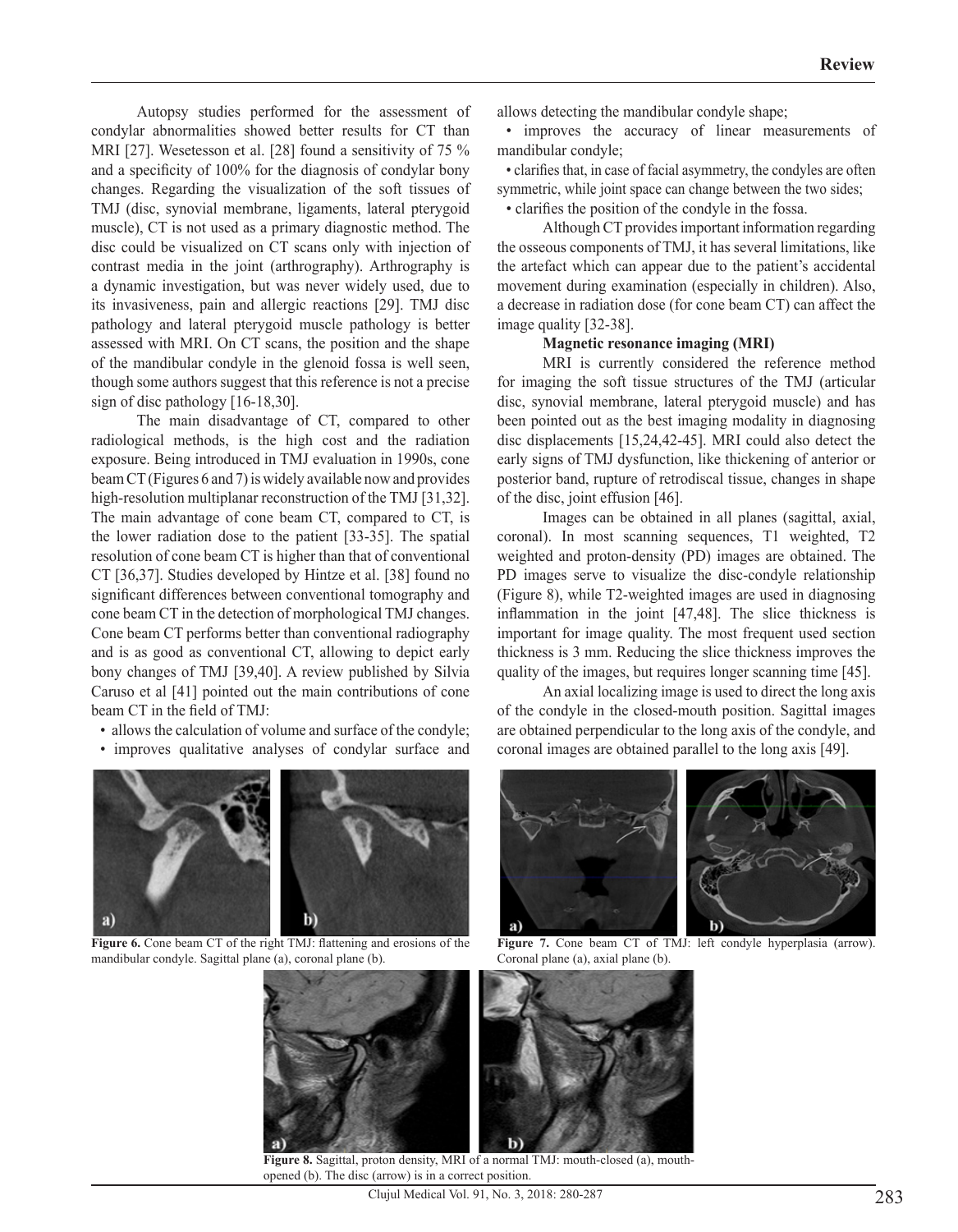## **Dental Medicine**

In MRI examination, a pathological condition is considered to be present relative to the intermediate zone of the meniscus (as a point of reference) and its interposition between the condyle and the temporal bone (Figure 9) [50]. Normal disc position, evaluated in the sagittal plane, is with the junction of posterior band aligned approximately at 12 o'clock, position relative to the condyle. Disc displacement is diagnosed when the posterior band sits in an anterior, posterior, medial or lateral position with regard to the condylar surface [51]. In the closed-mouth position, teeth should be in contact, whereas in the opened-mouth position, the jaw should be at the widest comfortable opening. This way, misinterpreted disc positions could be avoided [52].



**Figure 9.** Sagittal, proton density, MRI of an anterior disc displacement with reduction: mouth-closed (a), mouth-opened (b). The displaced disc (arrow) returns to its normal position at maximal mouth opening.

Being a synovial joint, synovitis is a common situation and it is characterized by swelling due to hypertrophy of the synovia and overproduction of synovial fluid. Synovitis can be clearly visualized on MRI images [53]. Synovial inflammation could lead to joint effusion, defined as an increase in the volume of intra-articular fluid (Figure 10).



**Figure 10.** Sagittal, T2 weighted, MRI of a TMJ effusion.

Some studies have investigated the relationship between the articular eminence morphology and disc patterns in patients with disc displacements. The results showed that changes in the morphology of articular eminence (flattened) and disc could contribute to the appearance of disc displacement without reduction on that side [54]. Other studies also found changes in disc shape and dimension in cases of TMJ disc displacement [55].

Among the disadvantages of the MRI investigation, the following can be mentioned:

- it is costly and time consuming;
- restricted use in patients with claustrophobia;

• there is a possibility of missing the portion of condyle having a pseudo cyst [56];

• may miss different bone conditions and soft tissue calcifications with inflammatory diseases or tumors; in these cases, CT is the preferable imaging modality [57].

#### **High-resolution ultrasonography**

High-resolution ultrasonography (US) was first used for TMJ exploration in 1991, by Nabeih et al, using a 3.5 MHz transducer [58]. Although it is a non-invasive, dynamic, inexpensive procedure, it is not commonly used in TMJ exploration. Being a real time investigation, it provides information about disc position, during mouth opening [59]. In the literature, contradictory levels of sensitivity and specificity were reported. These variable levels of sensitivity and specificity reported by the articles may be due to the different equipment used (different US frequencies). The use of high-resolution US (transducer at least 7.5 MHz or higher) significantly increases the diagnostic value of this technique [60,61].

US examination is useful in depicting disc displacement and effusion. Normally, the disc is situated between two hyperechoic lines represented by the mandibular condyle and the articular eminence. If the disc is displaced in the closed-mouth position, the diagnosis is disc displacement. If the disc returns to its normal position during opening, the diagnosis is disc displacement with reduction (Figure 11). If not, the diagnosis is disc displacement without reduction (Figure 12) [59,62-64]. Regarding degenerative changes of the TMJ, US is still not recommended [65]. One difficulty of US is the possibility to obtain clear images, especially in the opened-mouth position, due to the overlying osseous structures. Another limitation of US is that the medial part of the disc cannot be visualized [59-65].

The diagnostic value of high-resolution US is strictly dependent on the examiner's skills and on the equipment used. Therefore, there is a continuous need for trained and experienced radiologists in this field.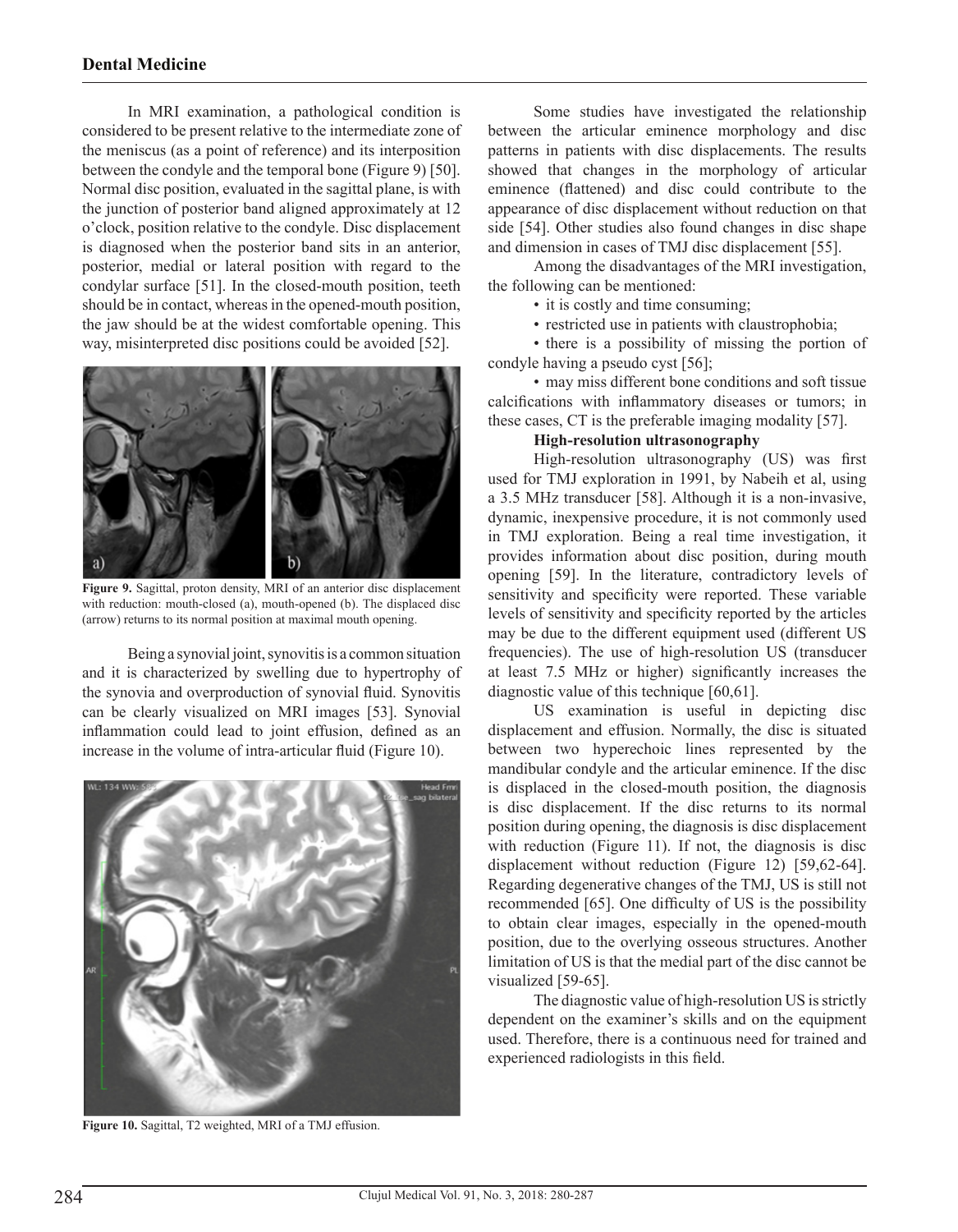

**Figure 11.** High-resolution US of an anterior disc displacement with reduction: mouth-closed (a), mouth-opened (b). The arrow shows the displaced disc.



**Figure 12.** High-resolution US of an anterior disc displacement without reduction: mouth-closed (a), mouth-opened (b). 1 - articular eminence; 2 – articular disc; 3 - mandibular condyle.

## **Conclusions**

The selection of the proper radiological technique for TMJ, as well as of the patient, must be carefully made by the practitioner, in correlation with the clinical signs and symptoms. The purpose of the chosen radiological investigation must improve the diagnosis and the treatment outcome according to each imaging examination's specific indications and varying degrees of sensitivity and specificity. CT and MRI are, nowadays, the most used imaging techniques. CT is the most efficient examination in detecting the osseous changes, whereas MRI remains the gold standard for the articular disc examination. Highresolution ultrasonography is a potential promising imaging diagnostic technique in assessing the TMJ disc position.

## **Acknowledgements**

We would like to thank dr. Medeea Talmaceanu for the drawing of the temporomandibular joint anatomy.

#### **References**

1. Okeson JP. Management of temporomandibular disorders and occlusion. 6th ed. St. Louis: Mosby; 2008, pp 5-21.

2. Shaffer SM, Brismée JM, Sizer PS, Courtney CA. Temporomandibular disorders. Part 1: anatomy and examination/ diagnosis. J Man Manip Ther. 2014;22:2-12.

3. Slavicek R. The masticatory organ: functions and dysfunctions. Gamma Meidizinisch-wissenschaftliche Forbildungs- GmbH, Klostenburg, 2006, pp 60-66.

4. Alomar X, Medrano J, Cabratosa J, Clavero JA, Lorente M, Serra I, et al. Anatomy of the temporomandibular joint. Semin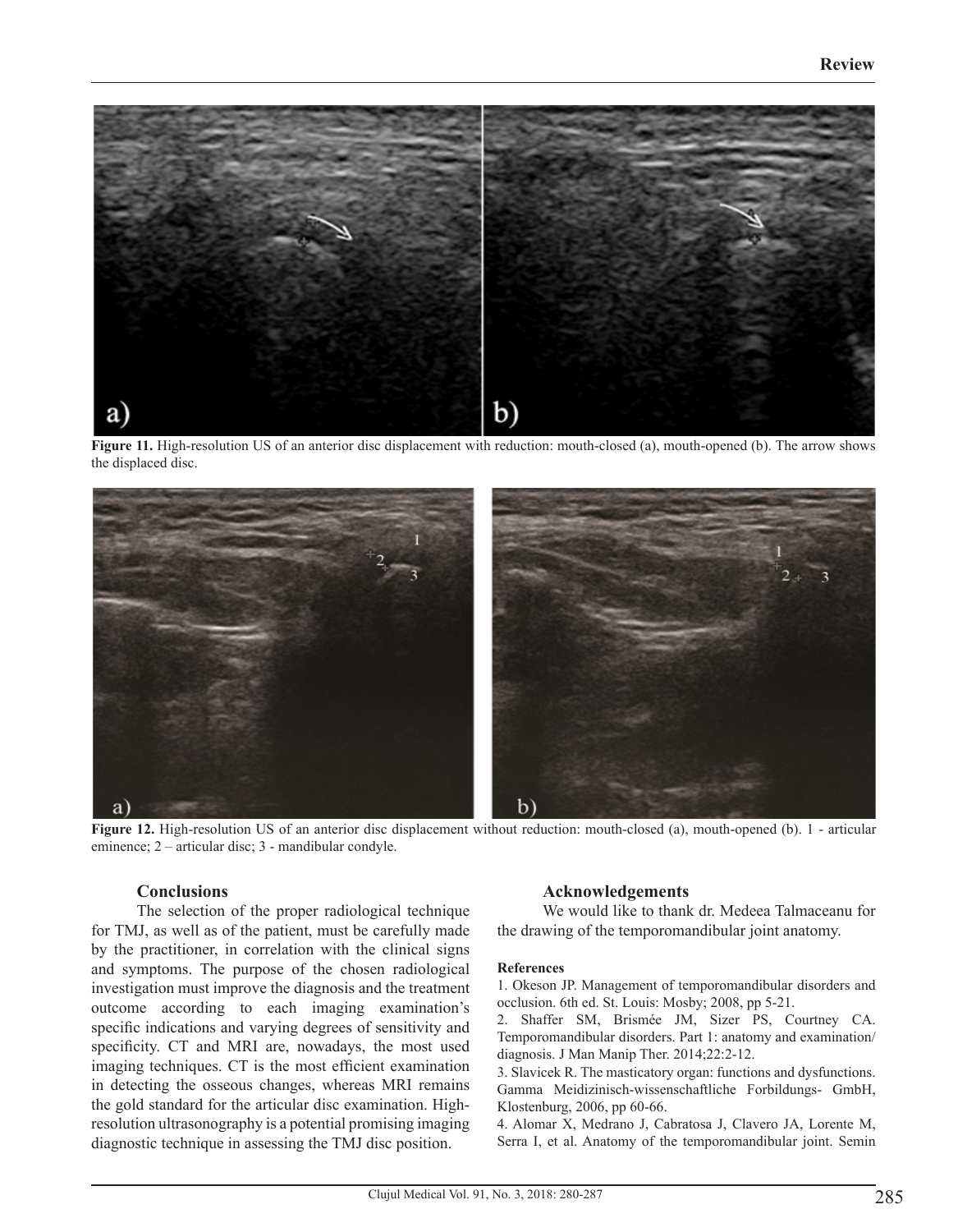Ultrasound CT MR. 2007;28(3):170-183.

5. De Leeuw R, Klasser G. Orofacial Pain: Guidelines for assessement, diagnosis and management. 5th ed. Chicago: Quintessence Publishing Co., Inc. 2013, pp 127-137.

6. Schiffman E, Ohrbach R, Truelove E, Look J, Anderson G, Goulet JP, et al. Diagnostic criteria for temporomandibular disorders (DC/TMD) for clinical and research applications: recommendations of the International RDC/TMD Consortium Network\* and Orofacial Pain Special Interest Group†. J Oral Facial Pain Headache. 2014;28:6–27.

7. Droter JR. An orthopaedic approach to the diagnosis and treatment of disorders of the temporomandibular joint. Dent Today. 2005;24(11):82, 84-88; quiz 88.

8. Ahmad M, Hollender L, Anderson Q, Kartha K, Ohrbach R, Truelove EL, et al. Research diagnostic criteria for temporomandibular disorders (RDC/TMD): development of image analysis criteria and examiner reliability for image analysis. Oral Surg Oral Med Oral Pathol Oral Radiol Endod. 2009;107(6):844-860.

9. Poveda-Roda R, Bagan J, Carbonell E, Margaix M. Diagnostic validity (sensitivity and specificity) of panoramic X-rays in osteoarthrosis of the temporomandibular joint. Cranio. 2015;33(3):189-194.

10. Epstein JB, Caldwell J, Black G. The utility of panoramic imaging of the temporomandibular joint in patients with temporomandibular disorders. Oral Surg Oral Med Oral Pathol Oral Radiol Endod. 2001;92(2):236-239.

11. Brooks SL, Westesson PL, Eriksson L, Hansson LG, Barsotti JB. Prevalence of osseous changes in the temporomandibular joint of asymptomatic persons without internal derangement. Oral Surg Oral Med Oral Pathol. 1992;73(1):118-122.

12. Crow HC, Parks E, Campbell JH, Stucki DS, Daggy J. The utility of panoramic radiography in temporomandibular joint assessment. Dentomaxillofac Radiol. 2005;34(2):91-95.

13. Ruf S, Pancherz H. Is orthopantomography reliable for TMJ diagnosis? An experimental study on a dry skull. J Orofac Pain. 1995;9(4):365-374.

14. Dahlström L, Lindvall AM. Assessment of temporomandibular joint disease by panoramic radiography: reliability and validity in relation to tomography. Dentomaxillofac Radiol. 1996;25(4):197- 201.

15. Brooks SL, Brand JW, Gibbs SJ, Hollender L, Lurie AG, Omnell KA, et al. Imaging of the temporomandibular joint: a position paper of the American Academy of Oral and Maxillofacial Radiology. Oral Surg Oral Med Oral Pathol Oral Radiol Endod. 1997;83(5):609-618.

16. Pullinger AG, Hollender L, Solberg WK, Petersson A. A tomographic study of mandibular condyle position in an asymptomatic population. J Prosthet Dent. 1985;53:706-713.

17. Blaschke DD, Blaschke TJ. Normal TMJ bony relationship in centric occlusion. J Dent Res. 1981;60:98-104.

18. Paknahad M, Shahidi S, Iranpour S, Mirhadi S, Paknahad M. Cone-Beam Computed Tomographic Assessment of Mandibular Condylar Position in Patients with Temporomandibular Joint Dysfunction and in Healthy Subjects. Int J Dent. 2015;2015:301796. doi: 10.1155/2015/301796.

19. Paknahad M, Shahidi S. Association between mandibular condylar position and clinical dysfunction index. J Craniomaxillofac Surg. 2015;43(4):432-436.

20. Al-Rawi NH, Uthman AT, Sodeify SM. Spatial analysis of mandibular condyles in patients with temporomandibular disorders and normal controls using cone beam computed tomography. Eur J Dent. 2017;11(1):99-105.

21. Kurita H, Ohtsuka A, Kobayashi H, Hurashina K. A study of the relationship between the position of the condylar head and the displacement of the temporomandibular joint disk. Dentomaxillofac Radiol. 2001;30:162-165.

22. Ozawa S, Boering G, Kawata T, Tanimoto K, Tanne K. Reconsideration of the TMJ condylar position during internal derangement: comparison between condylar position on tomogram and degree of disk displacement on MRI. Cranio. 1999;17(2):93-100.

23. Smith SR, Matteson SR, Phillips C, Tyndall DA. Quantitative and subjective analysis of temporomandibular joint radiographs. J Prosthet Dent. 1989;62:456-463.

24. Baba IA, Najmuddin M, Shah AF, Yousuf A. TMJ Imaging: A review. International Journal of Contemporary Medical Research. 2016;3(8):2253-2256.

25. Sano T, Westesson PL, Larheim TA, Takagi R. The association of temporomandibular joint pain with abnormal bone marrow in the mandibular condyle. J Oral Maxillofac Surg. 2000;58:254- 257.

26. Bertram S, Rudisch A, Innerhofer K, Pümpel E, Grubwieser G, Emshoff R. Diagnosing TMJ internal derangement and osteoarthritis with magnetic resonance imaging. J Am Dent Assoc. 2001;132:753-761.

27. Tanimoto K, Petersson A, Rohlin M, Hansson LG, Johansen CC. Comparison of computed with conventional tomography in the evaluation of temporomandibular joint disease: a study of autopsy specimens. Dentomaxillofac Radiol. 1990;19:21-27.

28. Westesson PL, Katzberg RW, Tallents RH, Sanchez-Woodworth RE, Svensson SA. CT and MR of the temporomandibular joint: comparison with autopsy specimens. AJR Am J Roentgenol. 1987;148:1165-1171.

29. Maffe MF, Heffez L, Campos M, Backus P, Kahen HL, Langer BG, et al. Temporomandibular joint: role of direct sagittal CT air-contrast arthrogram and MRI. Otorynogol Clin North Am. 1988;21:575-588.

30. Bonilla-Aragon H, Tallents RH, Katzberg RW, Kyrkanides S, Moss ME. Condyle position as a predictor of temporomandibular joint internal derangement. J Prosthet Dent. 1999;82(2):205-208.

31. Larheim TA, Abrahamsson AK, Kristensen M, Arvidsson LZ. Temporomandibular joint diagnostics using CBCT. Dentomaxillofac Radiol. 2015;44(1):20140235. doi: 10.1259/ dmfr.20140235.

32. Talaat W, Al Bayatti S, Al Kawas S. CBCT analysis of bony changes associated with temporomandibular disorders. Cranio. 2016;34(2):88-94.

33. Hedesiu M, Baciut M, Baciut G, Nackaerts O, Jacobs R; SEDENTEXCT Consortium. Comparison of cone beam CT device and field of view for the detection of simulated periapical bone lesions. Dentomaxillofac Radiol. 2012;41(7):548-552.

34. Oenning AC, Jacobs R, Pauwels R, Stratis A, Hedesiu M, Salmon B; DIMITRA Research Group, http://www.dimitra.be. Cone-beam CT in paediatric dentistry: DIMITRA project position statement. Pediatr Radiol. 2017 Nov 15. doi: 10.1007/s00247- 017-4012-9. [Epub ahead of print]

35. Almăşan OC, Băciuţ M, Hedeşiu M, Bran S, Almăşan H, Băciuţ G. Posteroanterior cephalometric changes in subjects with temporomandibular joint disorders. Dentomaxillofac Radiol. 2013;42(1):20120039. doi: 10.1259/dmfr.20120039.

36. Barghan S, Tetradis S, Mallya S. Application of cone beam